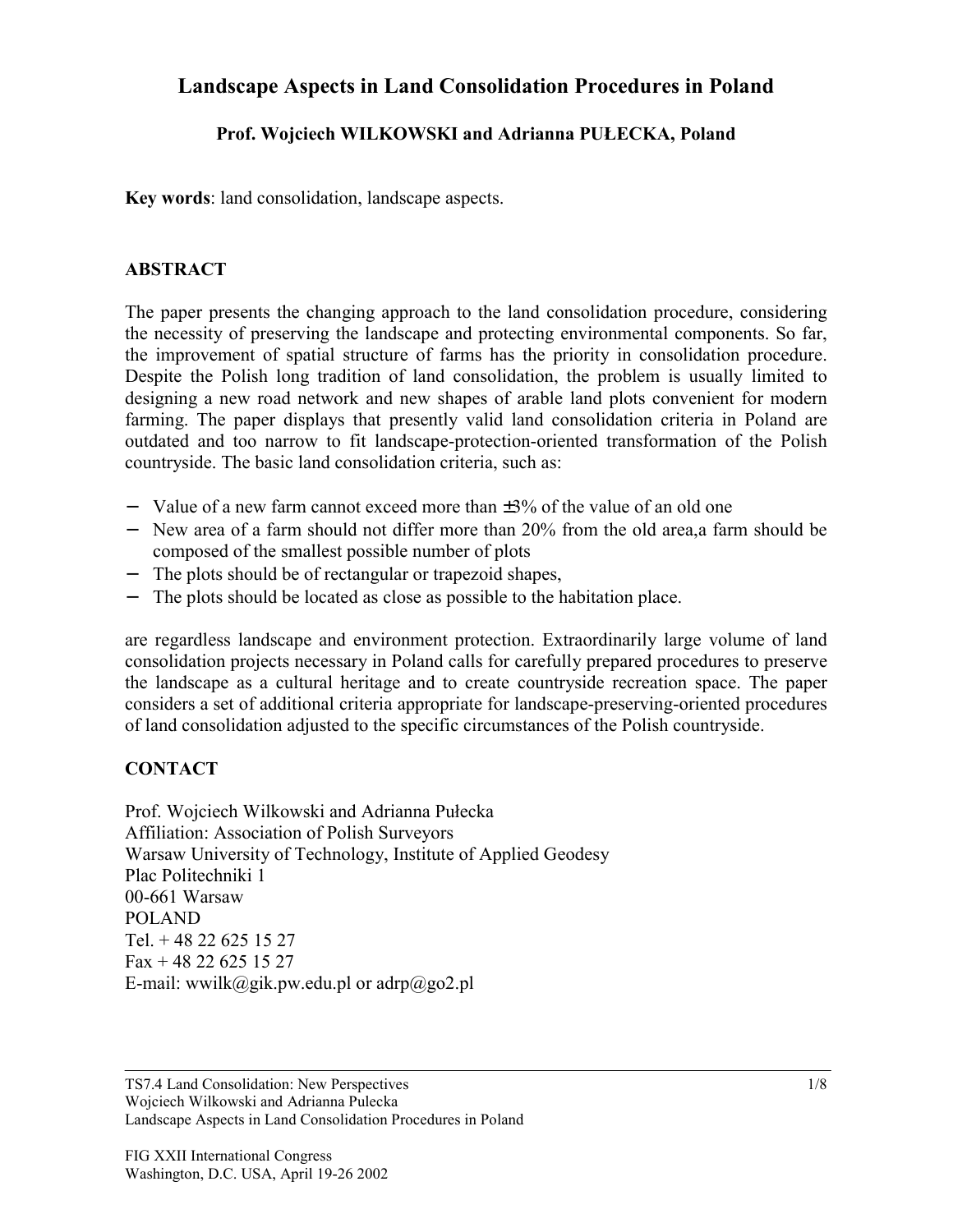## **Landscape Aspects in Land Consolidation Procedures in Poland**

### **Prof. Wojciech WILKOWSKI and Adrianna PUŁECKA, Poland**

### **1. INTRODUCTION**

The objective of land consolidation is creating the better conditions for farming and forestry management. Such a goal can be reached by improvement of spatial structure of farms, forests and forested areas. Land consolidation projects are aimed at rational management of the spread of land plots and border adjustment to the water and road networks considering terrain relief.

Land consolidation projects have long tradition in Poland. However, in the past they were mainly focused on improvement of spatial structure of farms. A holistic approach to rural areas being popular recently have not been practically applied in Poland yet. This may result in the fact that land consolidation projects in Poland have been traditionally relating exclusively to the management of rural areas. Considering such an approach the legal regulations and proper instructions have been developed.

It is a generally agreed that besides improvement of spatial structure of farms, the modern approach to rural management should take into account landscape and environmental issues. On the other hand, the Polish legal regulations concerning land consolidation do not practically specify which landscape components should be considered in land consolidation procedure. The mentioned gap in legal regulations extends over the principles of land consolidation procedures as far as sustainable development of rural areas and financing principles concern. Such a gap does not foster realization of the landscape-protection-oriented projects. It should be mentioned, however, that there have been many reports widely discussing rural areas development issues recently published in Poland.

#### **2. THE POLISH RURAL LANDSCAPE**

The Polish rural landscape is far from uniformity. The central, eastern and south-eastern regions represent the typical landscapes of small farms. The northern and north-western regions stand out the landscape typical for large-commodity farms. Some of them used to be the property of the state and co-operatives in the period of 1945 – 1990. Others have been private farms of the area exceeding country's mean (7 ha). Range of the landscapes types in Poland is presented in Fig.1.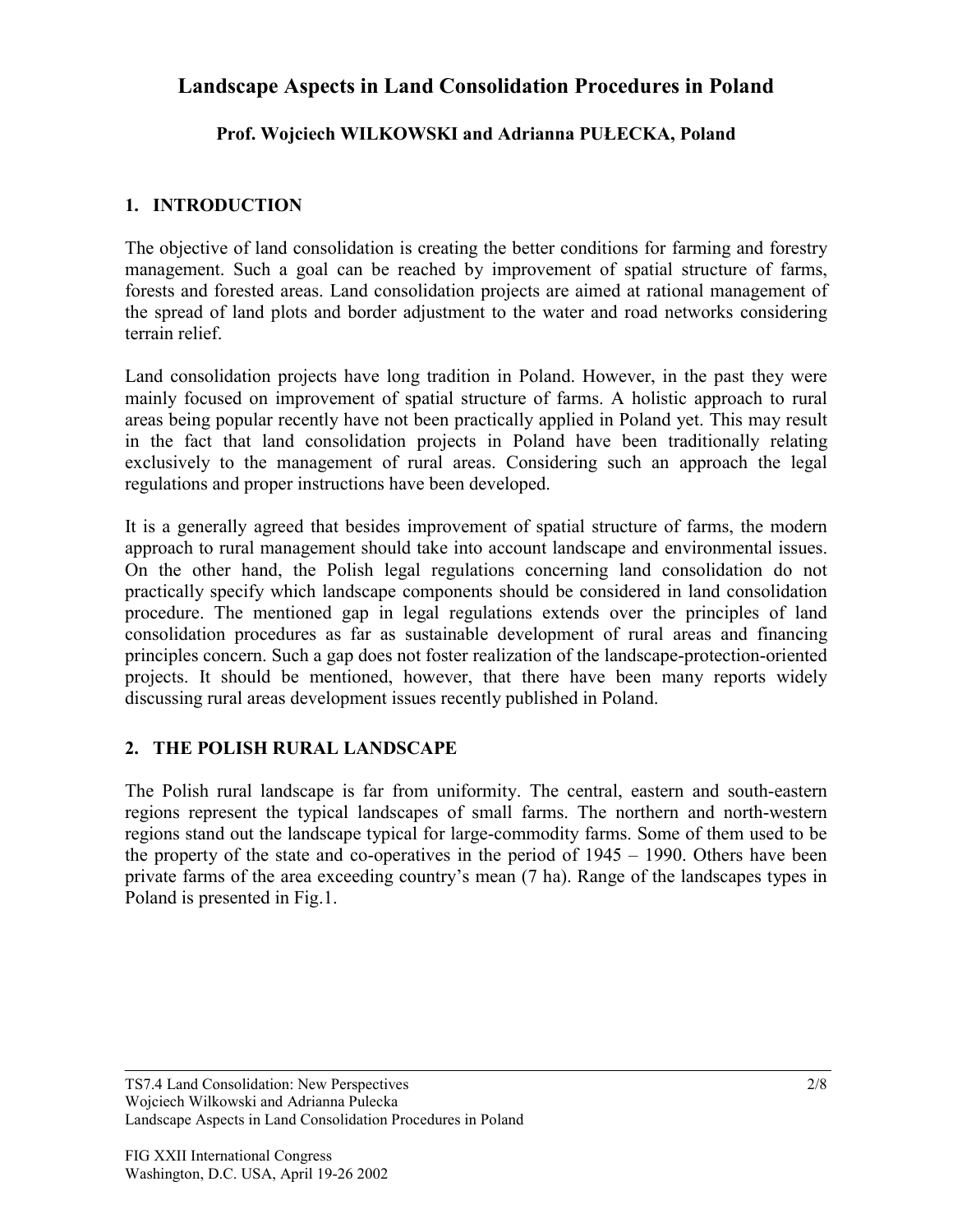

Figure 1: Types of the Polish landscapes;  $(1)$  – landscape of large-commodity farms,  $(2)$  – landscape of small farms

The landscapes created by small farms, in the majority of cases consisting of mosaic arableland-pieces, colourful meadows and pastures with many species, where cattle have been extensively raised are still preserved. For that Poland is called "the country of storks" by ornithologists. About 40,000 storks stay in Poland in summer, whilst only about 4,000 storks stay in Germany (RIBBE, 1997). The typical landscape of those regions of Poland is presented in photograph 1.



Photo. 1.

In areas where large-commodity farms existed in the past many forested areas, communities of grasses and scrubs, small water reservoirs located within arable fields or at the edges of arable fields have been removed.

TS7.4 Land Consolidation: New Perspectives Wojciech Wilkowski and Adrianna Pulecka Landscape Aspects in Land Consolidation Procedures in Poland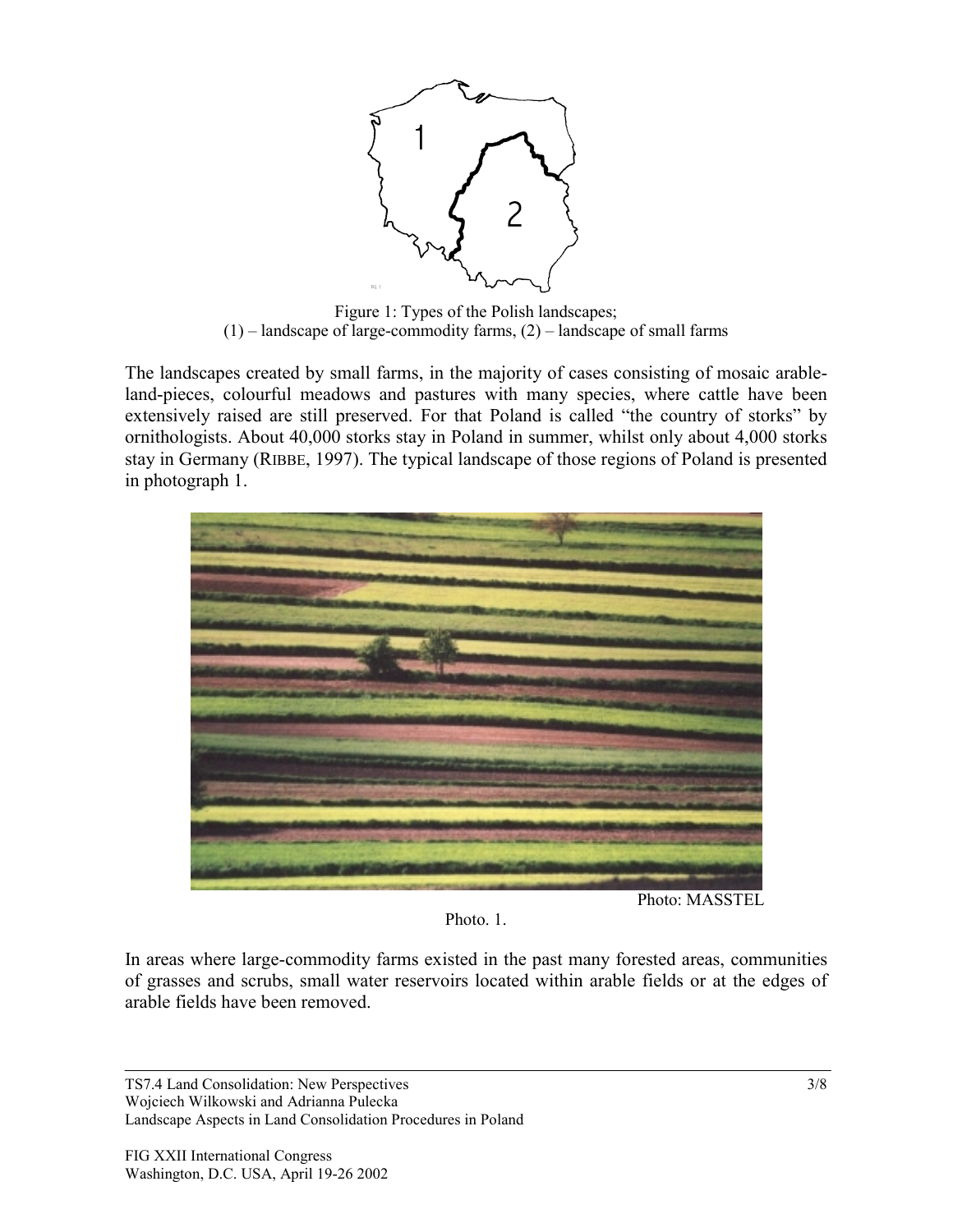

#### Photo<sub>2</sub>.

Such processes resulted in devastation of the landscape within such areas. Those areas are characterised by the oversimplified landscape, what may result in considerable reduction of biological-and-ecological components and serious environmental threat due to the quick development of devastation processes. Typical landscape for such areas of Poland is presented in photograph 2.

#### **3. LEGAL REGULATIONS INFLUENCING LANDSCAPE DEVELOPMENT**

In many countries, including the European Union member-states, intensive development of agriculture results in serious pollution of soils, water and air and in decrease of the number of wild animals and plants. Despite many disadvantageous changes in the landscape, recent legal regulations in Poland have been already partly aimed at creation of the "sustainable development of the agricultural landscape", considering, first of all, the following factors (cf. REENBERG, 1991, RICHLING, SOLON, 1994):

- − Effects of changes in land use structure,
- − Influence of various land use forms on changes of landscape components
- − cCnsidering of the past, historical landscape forms in the course of development of scenarios of future changes.

The following legal acts influence the management of landscape by means of implementation of the above mentioned objectives:

- 1) The act on destination of arable lands for afforestation (came into force on January 1, 2002)
- 2) The act on ecological agriculture (came into force in 2001),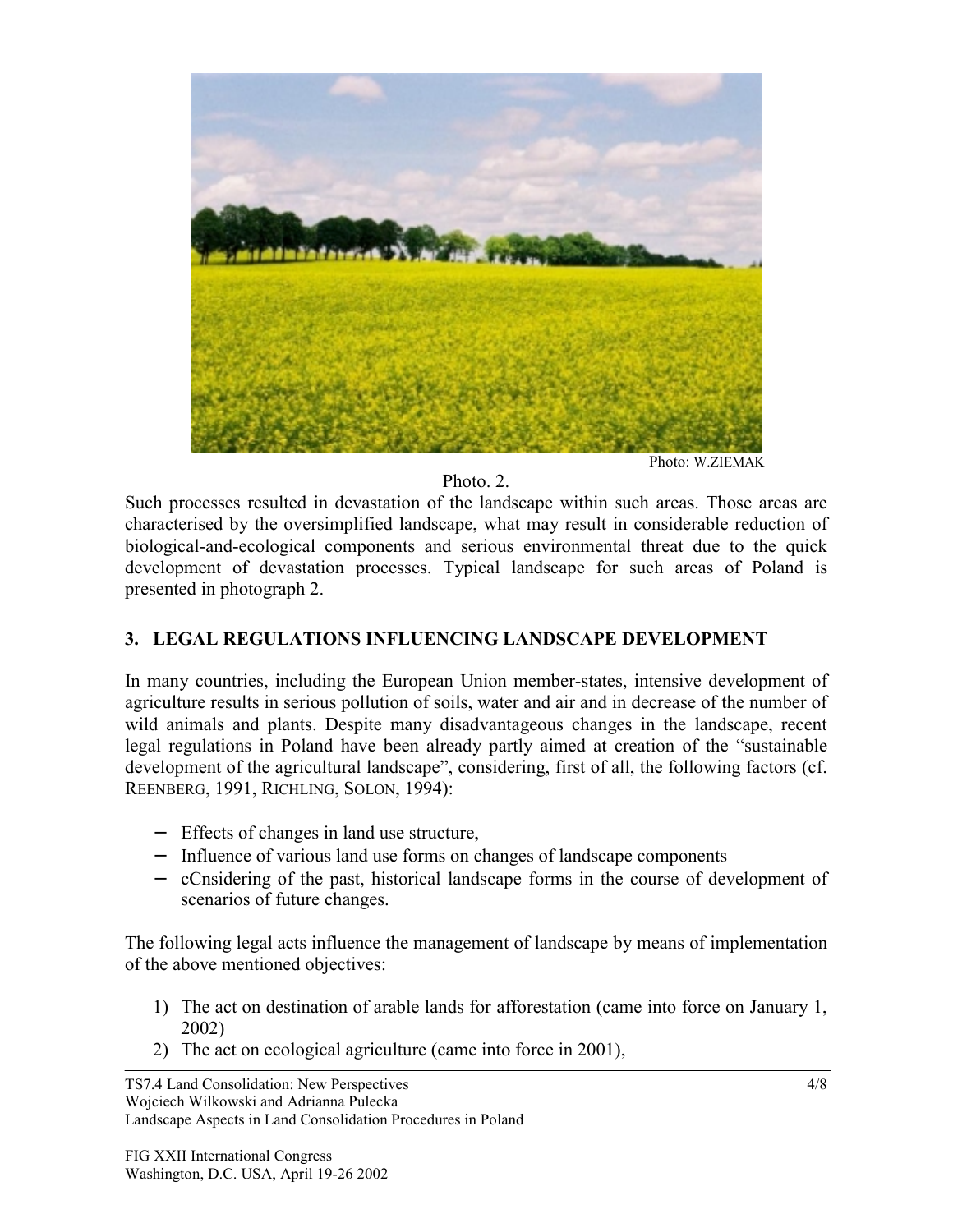3) The act on consolidation and exchange of lands (came into force in 1982). According to the act on destination of arable lands for afforestation, owners of arable lands are authorised to afforest those lands if one of the following criteria is met:

- 1) Arable lands are characterised by low production values (V and VI soil quality classes)
- 2) Arable lands are located on slopes of average inclination higher than 15%
- 3) Arable lands are periodically flooded
- 4) Arable lands have been degraded.

Landowners who performed afforestation works, get specified financial equivalents from the state paid for the period of 20 years.

The act on ecological agriculture allows to create belts of inter-field trees or hedges in order to restrain negative influences on ecological farms arable land of the factors harmful for the yields quality.

The act on the protection of the nature admit creating ecological-arable-land in the process of transformation of other croplands. This concerns the fields being important for preservation of unique resources of genes and types of habitats. In general, the following features may be transformed into ecological lands:

- − Natural water reservoirs, inter-field and inter-forest water features
- − Custers of trees and bushes
- − Marshes and peatbogs
- − Dunes
- − Areas of useless vegetation, clumps of old trees
- − Outcrops, slopes, rocky-lands etc.

The act on consolidation and exchange of lands authorises the land surveyor who develops the concept of rural areas management during land consolidation procedure for creating the "sustainable agricultural landscape". As the best approach to such issues the concept of agricultural-forest-pasture balance is recommended. This means that the possibly highest biodiversification of the landscape should be ensured. It is understood as the high diversification of crops preserving considerable areas of ecotones as the components supporting agricultural development. ´

# **4. LANDSCAPE AS A RESULT OF LAND CONSOLIDATION**

Land consolidation essentially aims at optimisation of management of specified rural area. As a result of land consolidation diversified functions of rural areas should be pointed out. Location of the areas having the following function should be indicated in land consolidation project:

- − Areas of intensive agricultural production
- − Areas, which are periodically used for agricultural purposes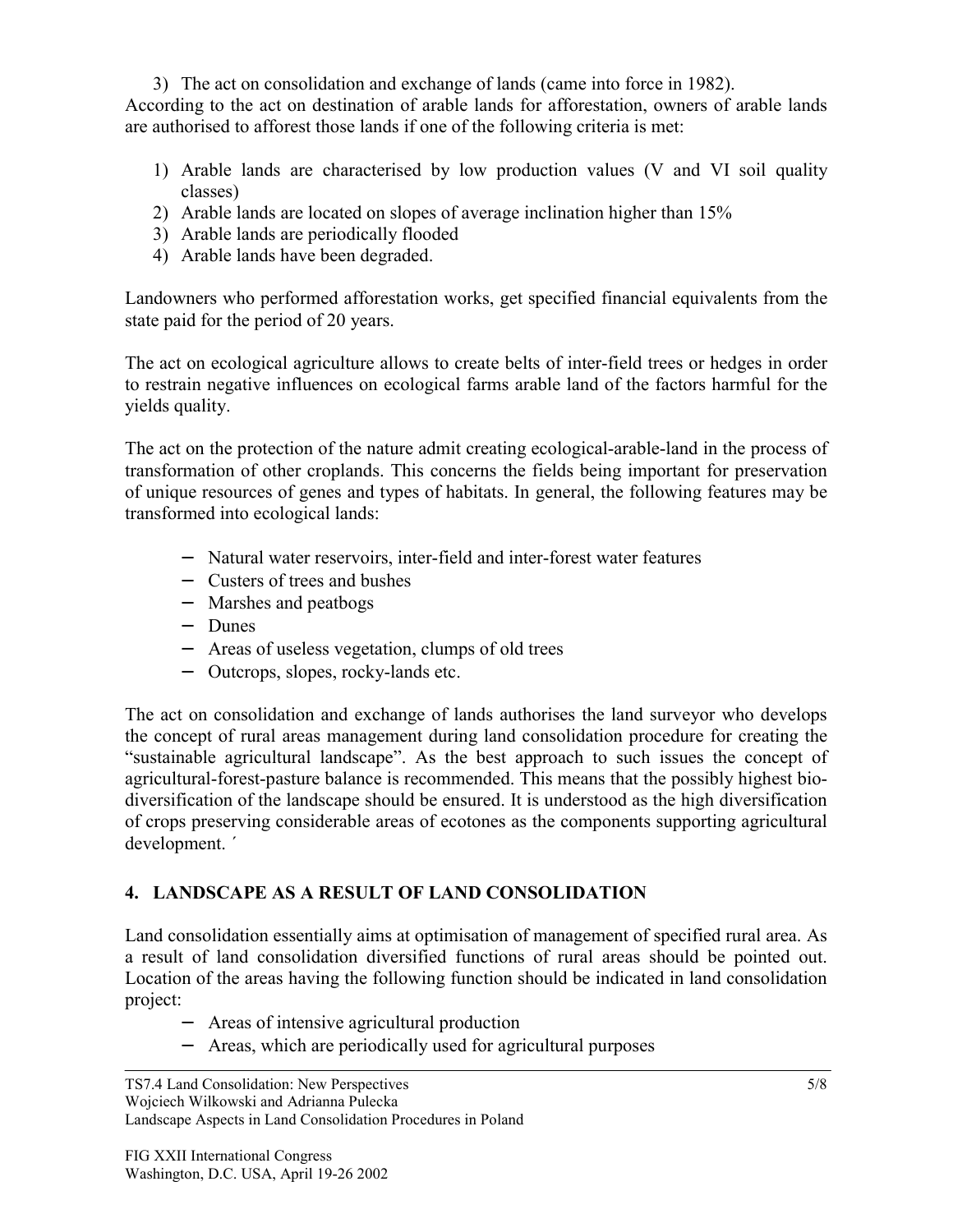- − Areas of intensive forest production
- − Future built-up areas
- − Areas planned for recreation
- − areas of particular protection due to their high ecological values
- areas planned for future infrastructure investments (motorways, railways, gas and oil piping etc.).

Results of implementation of the land consolidation project and planned investments will impact specifically on the landscape. The landscape creates an organisational unity. Therefore it is recommended considering all of its components, i.e.: forests, forested areas, bushes, arable lands, meadows, pastures, orchards, surface waters and technical infrastructure elements as an integrity. Preserving appropriate relations between those elements is the condition of appropriate 'functioning of the landscape'. Proportions of areas, as well as spatial relations between particular areas are very important. One of the basic methods of rational arrangement of agricultural landscape is to develop the optimum land use structure for particular natural requirements.

The level of transformation of the landscape and related necessity of biological requirements should be based on the following assumptions (cf. TAŁAŁAJ, 2000):

- − The landscape capacity is limited with respect to a monotonous, agricultural land use
- − Arable lands, being the unnatural, i.e. temporary form of land use, tolerate negative impacts to the very limited level only
- − In the case of intensively developed agricultural landscape (uniform as regards the biological-and-ecological and view aspects) it is necessary to preserve or arrange natural or similar elements (point, linear, surface) inside the landscape
- − The measure of the level of progress of transformation of the agricultural landscape is, among others, disproportion between the area of arable lands and the area of such components as: forests, green areas, waters, forested areas etc.
- − The capability indicator of 'the biological arrangement of the landscape' by means of introduction additional forested areas is the presence of such elements, as: roads, streams, ditches, settlements, water reservoirs, peat-bogs, barren-lands, surface-mining-excavations etc.

Particular attention during land consolidation process should be paid to the following landscape-creative elements:

- − Preserving natural and historically formed agricultural structures influencing the value of rural landscape
- − Protection and cultivation of the natural environment by developing such methods of production and related spatial structures which support preservation of healthy life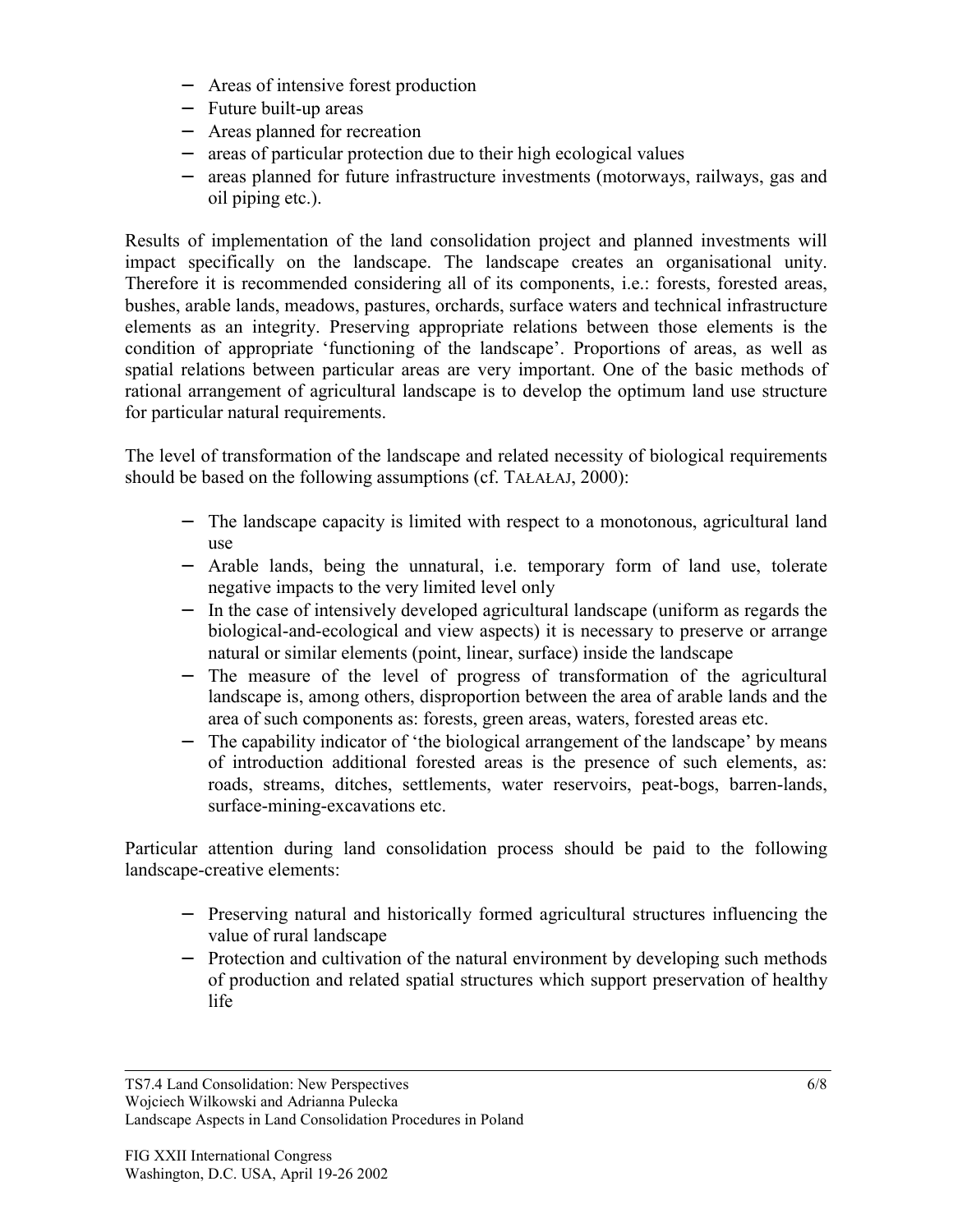− Creating encouragement system in order that, at least, a part of the rural community continue conventional methods of cultivation and shepherding as a guarantee of preserving some typical features of the rural landscape.

### **5. CONCLUSION**

The Polish rural areas will undergo many changes in the nearest future. Landscape issues will play important role of those changes. Regardless the model of agriculture (industrial or ecological) dominating in particular region, rich and diversified landscape will appropriately play its role if it has good protectors. Inhabitants of rural areas will be responsible for landscape heritage. Consideration of both production, esthetical and protection criteria by the farmers may create the rationally composed agricultural landscape, the "landscape of tomorrow". Such landscape will be created on pieces of land belonging to many individual owners. It will be the result of rational solution resulting from the course of land consolidation projects.

In the process of arranging the landscape the main role will be played by surveyor–designers, who will closely cooperate with landscape architects. Therefore it is very important to work out appropriate standards related to designing of landscape in the course of land consolidation projects as well as procedures of management of landscape resources. It would be reasonable to aim at convincing municipal authorities to perform "landscape monitoring" in municipalities/parishes in order to make inventory and validate landscape resources, to register existing and potential sources of hazards and to protect and cultivate landscape resources.

# **REFERENCES**

- REENBERG A., (1991): Comparative research on land-use changes and their environmental impact in rural areas in Europe; Proc. European Seminar on Practical Landscape Ekology, 1, Roskilde,
- RIBBE L., (1977): Rolnictwo w kraju bocianów (Polish translation); '*Agriculture in the country of storks'*, ZDF, Germany,
- TAŁAŁAJ Z., (2000): Zadrzewienia fitomelioracyjne w krajobrazie rolnicznym (in Polish); '*Phyto-melioration afforeastations in the rural landscape'*; in 'Renaturalizacja obiektów przyrodniczych – aspekty ekologiczne i gospodarcze', UMCS, Lublin 2000,
- USTAWA O PRZEZNACZENIU GRUNTÓW ROLNYCH DO ZALESIENIA z dn. 8 czerwca 2001 (Dz.U. Nr 73/2001, poz. 764); The act on consolidation and exchange of lands (came into force in 1982),
- USTAWA O ROLNICTWIE EKOLOGICZNYM z dn. 16 marca 2001 (Dz.U. Nr 38/2001, poz. 452); The act on ecological agriculture (came into force in 2001),
- USTAWA O SCALANIU I WYMIANIE GRUNTÓW z dn. 26 marca 1982 (Dz.U. Nr 106/1988, poz. 668); The act on destination of arable lands for afforestation (came into force on January 1, 2002),
- WILKOWSKI W., K. SOBOLEWSKA-MIKULSKA, (1998): Land Consolidation in Poland with Respect to Elements of Ecology and Physical Planning, XXI International Congress FIG'98. Commission 7 "Cadastre and Land Management".